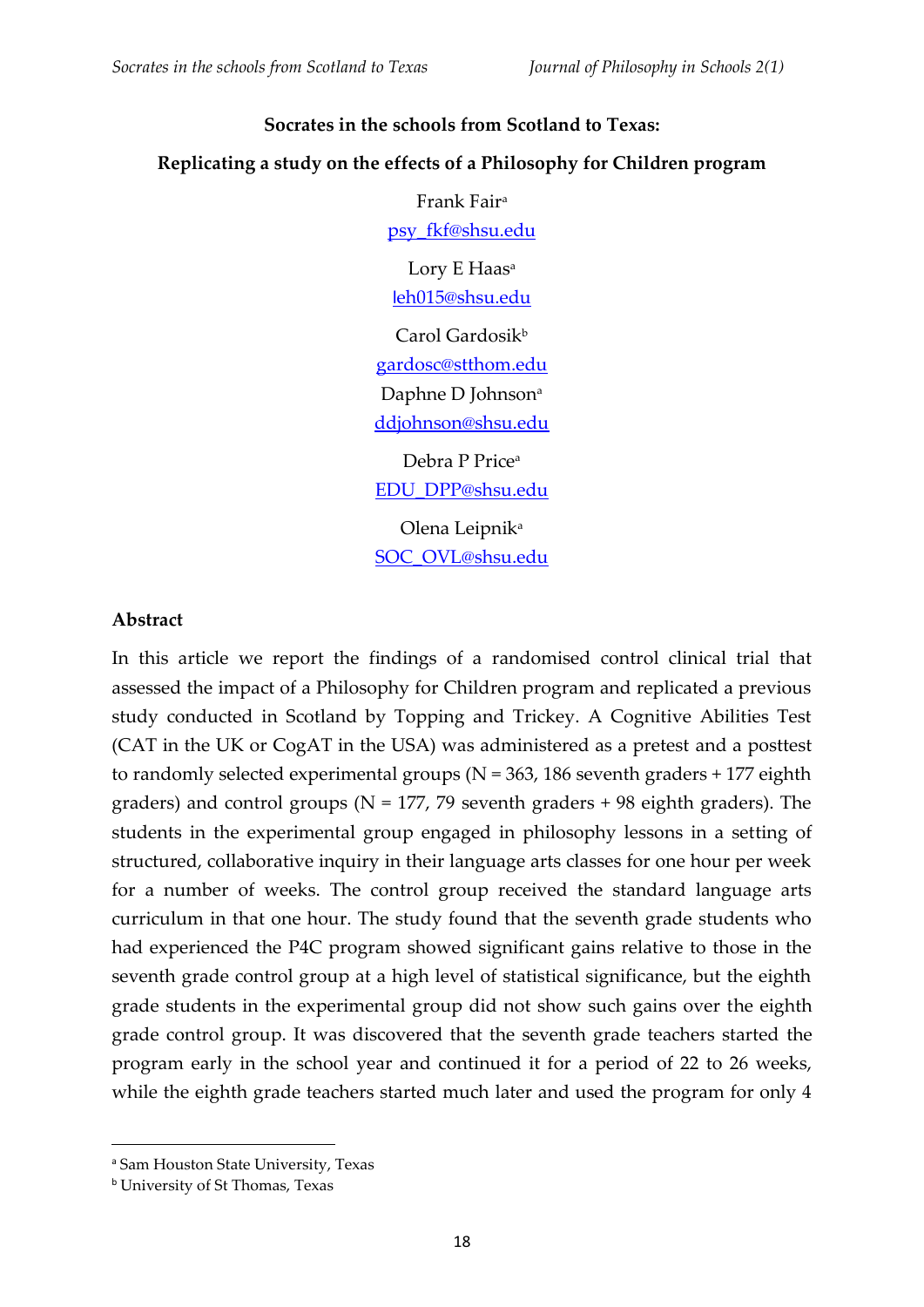to 10 weeks. Our findings suggest that the P4C program must involve students in activities for a significant period of time before the program shows results, but that a meaningful impact on students' cognitive abilities can be achieved in about 24 weeks of lessons, less than half the time evidenced by the study by Topping and Trickey.

#### **Key Words**

critical thinking, philosophy for children, cognitive abilities, community of inquiry, thinking through philosophy, reflective thinking

#### **Introduction**

Several faculty members at a Texas university decided to replicate a study conducted in Scotland by Topping and Trickey on the effects of a Philosophy for Children (P4C) program. The group chose to replicate that study (a) because it was one of the very few randomised controlled clinical trials assessing the impact of a P4C program and (b) because the study showed large, durable gains in cognitive abilities by children who experienced a program of structured weekly philosophical group discussions. At the beginning of the 2010-2011 school year the Cognitive Abilities Test (CAT in the UK or CogAT in the USA) was administered as a pretest to the randomly selected experimental groups ( $N = 363$ , 186 seventh graders + 177 eighth graders) and the control groups ( $N = 177$ , 79 seventh graders + 98 eighth graders). At the end of the school year it was administered as a posttest. The students in the experimental group engaged in philosophy lessons in a setting of structured, collaborative inquiry in their language arts classes for one hour per week for a number of weeks. The control group received the standard language arts curriculum in that one hour. When the changes in the group mean scores on the CogAT were analysed, the seventh grade students who had experienced the P4C program showed significant gains relative to those in the seventh grade control group at a high level of statistical significance, but the eighth grade students in the experimental group did not show such gains over the eighth grade control group. Subsequently, we discovered by asking the teachers that the seventh grade teachers started the program early in the school year and continued it for a period of 22 to 26 weeks, while the eighth grade teachers started much later and used the program for only 4 to 10 weeks. The contrasting outcomes for the two groups indicate that the P4C program must involve students in activities for a significant period of time before the program shows results; however, while in the Scottish study the P4C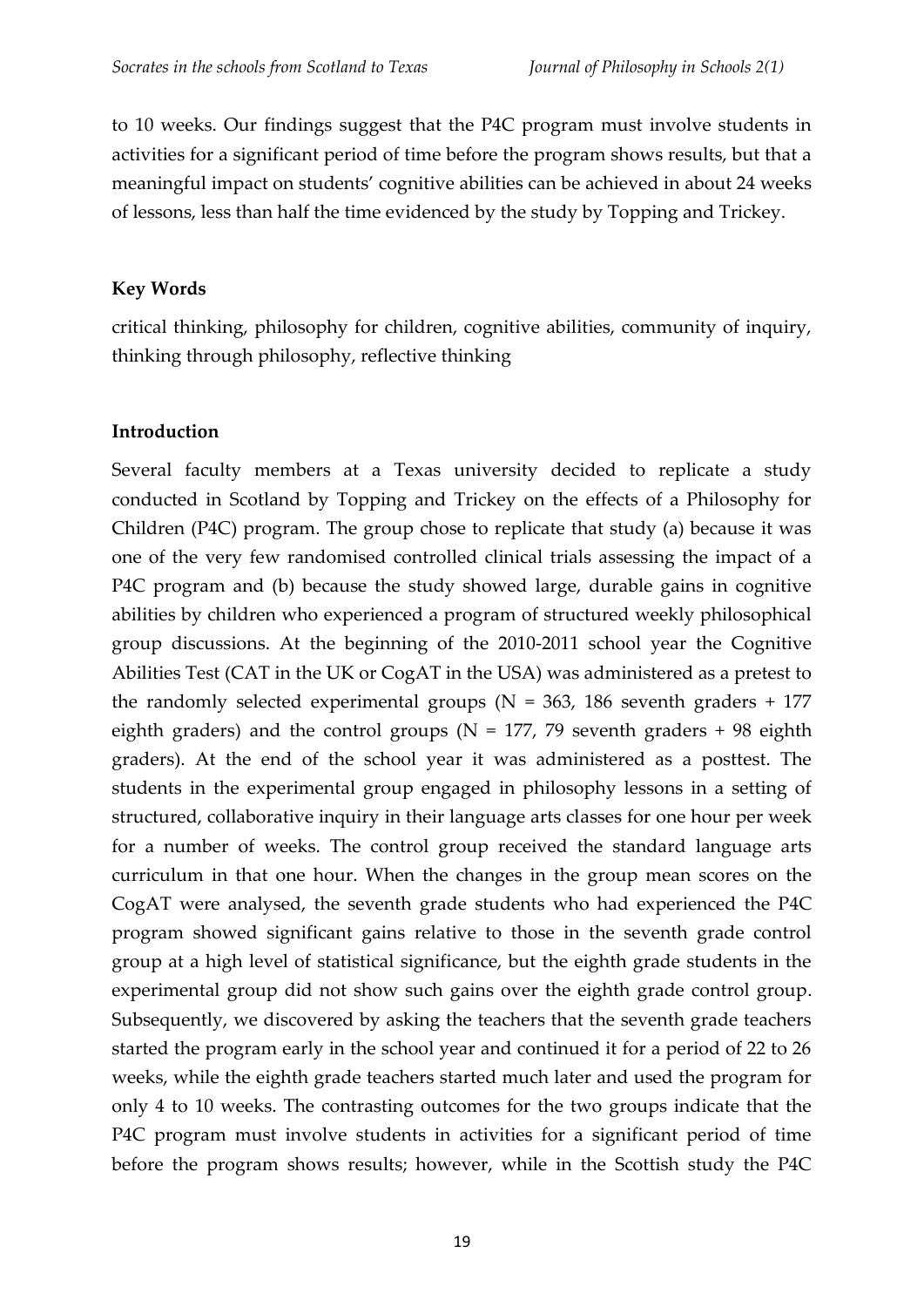lessons continued for a total of 58 weeks, it appears that a meaningful impact on students' cognitive abilities can be achieved in about 24 weeks of lessons, less than half the time.

#### **The beginning: Deciding to replicate an interesting study from Scotland**

In 2009, two of us at a university in Texas who had been interested in the Philosophy for Children (P4C) movement for some time joined with three other faculty members to form a P4C Interest Group. Partly from some of the group members' past experience with P4C, we thought that the P4C movement had great promise, but we wanted to see what evidence was available about its educational impact.

We noted that there were many studies and much anecdotal evidence, but we found one study in particular that merited great attention. It was a ground-breaking study on the effects of a P4C program that had been done several years before in the Clackmannanshire Educational Authority in Scotland by Dr Keith Topping and Dr Steven Trickey (Topping & Trickey 2007a). The Scottish study was one of only a few genuine randomised controlled trials that had been done on the effects of a P4C program, and that fact gave its results a solid claim on our attention. Furthermore, the particular P4C program involved (Cleghorn & Baudet 2002) was extremely inexpensive both in terms of instructional time required—one hour per week—and in terms of the cost of materials. Most importantly, the results were remarkable. Not only did the scores on the Cognitive Abilities Test (the CAT in the United Kingdom, the CogAT in the USA) of the students who received the one-hour-per-week philosophy lessons improve significantly over the scores of the control group but, even more interesting, the improvements were still visible in a follow up study done two years later (Topping & Trickey 2007b). Depicted in Figure 1 is the impact of P4C Program in Scotland on students' Cognitive Abilities Test scores after 58 weeks of instruction from 2001 to 2003 and on their test scores two years later in 2005. 1

<u>.</u>

<sup>&</sup>lt;sup>1</sup> Trickey, personal communication 2010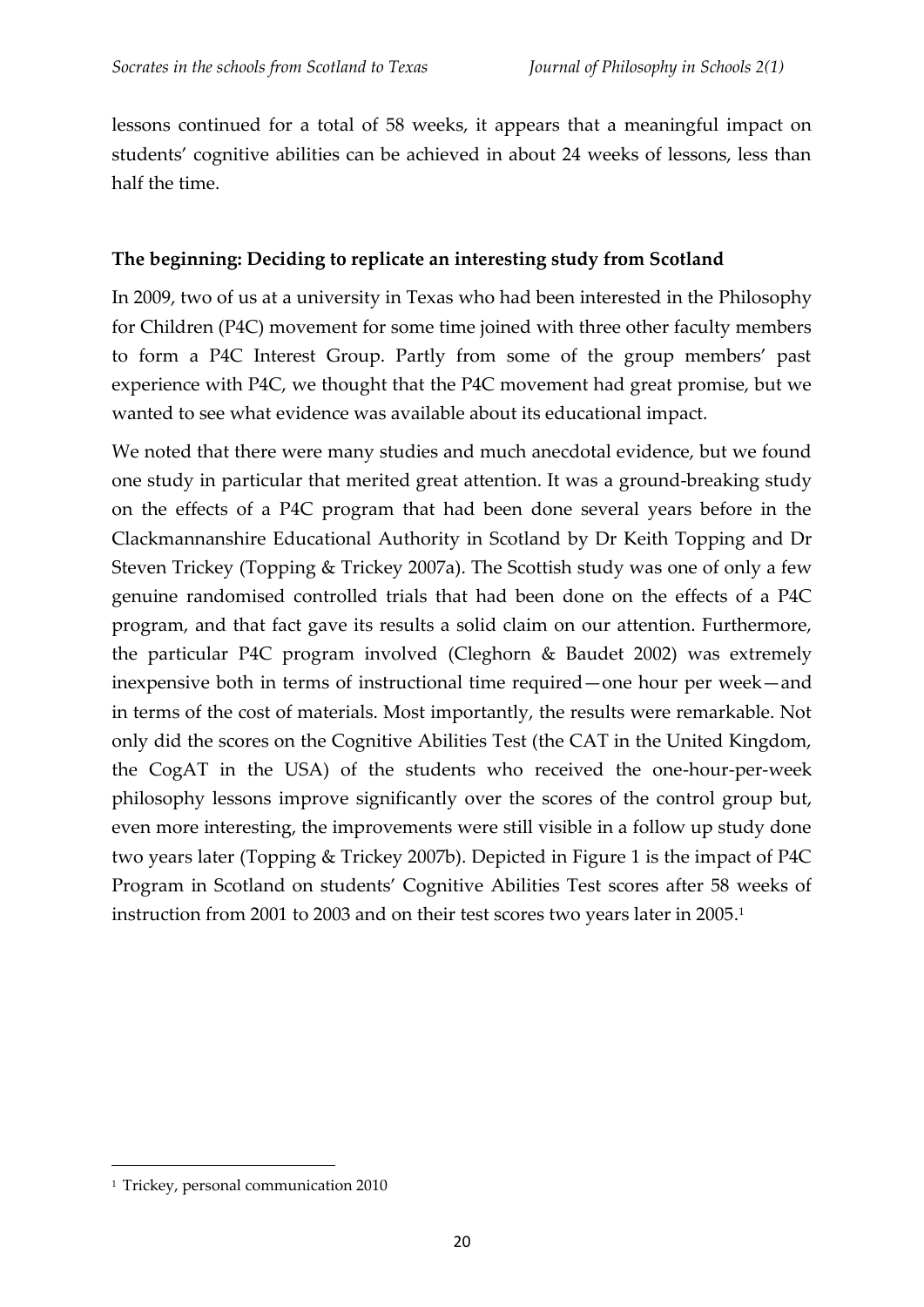

**Figure 1:** Students' scores on the CAT from the Scottish study

We decided to replicate the Topping and Trickey study at a local middle school. The school has students in Grade 7, whose usual starting age is 12, and students in Grade 8, whose usual starting age is 13. The study we proposed followed the Scottish study by being concerned with the impact of a structured program of collaborative philosophical inquiry chiefly (but not exclusively) on students' cognitive abilities. In our original plan, the study involved having several seventh grade teachers devote one hour per week to discussions of philosophical topics with their students. The P4C program materials would be the same as those used in Scotland, namely *Thinking through philosophy, Book 4* by Paul Cleghorn and Stephanie Baudet (2002). To measure the impact of those lessons on the students we proposed to compare the pretest and posttest scores on the CAT/CogAT of the students in the treatment group with the CAT/CogAT scores of the students in the control group. We used the CAT/CogAT as the assessment instrument because Topping and Trickey used it in their study. They used it because 'The CAT is the most widely used test of reasoning abilities in the UK, with close to one million students assessed each academic year', and the CAT has a number of separate subtests 'which are aggregated into three batteries, providing standardised measures of verbal, quantitative, and nonverbal reasoning abilities' (Deary, Strand, Smith & Fernandes 2007, p. 14). One particular reason Topping and Trickey gave for using it, is that there is evidence that improvement on the CAT/CogAT score is associated with improved subject matter learning in several areas as measured by students' performance on the General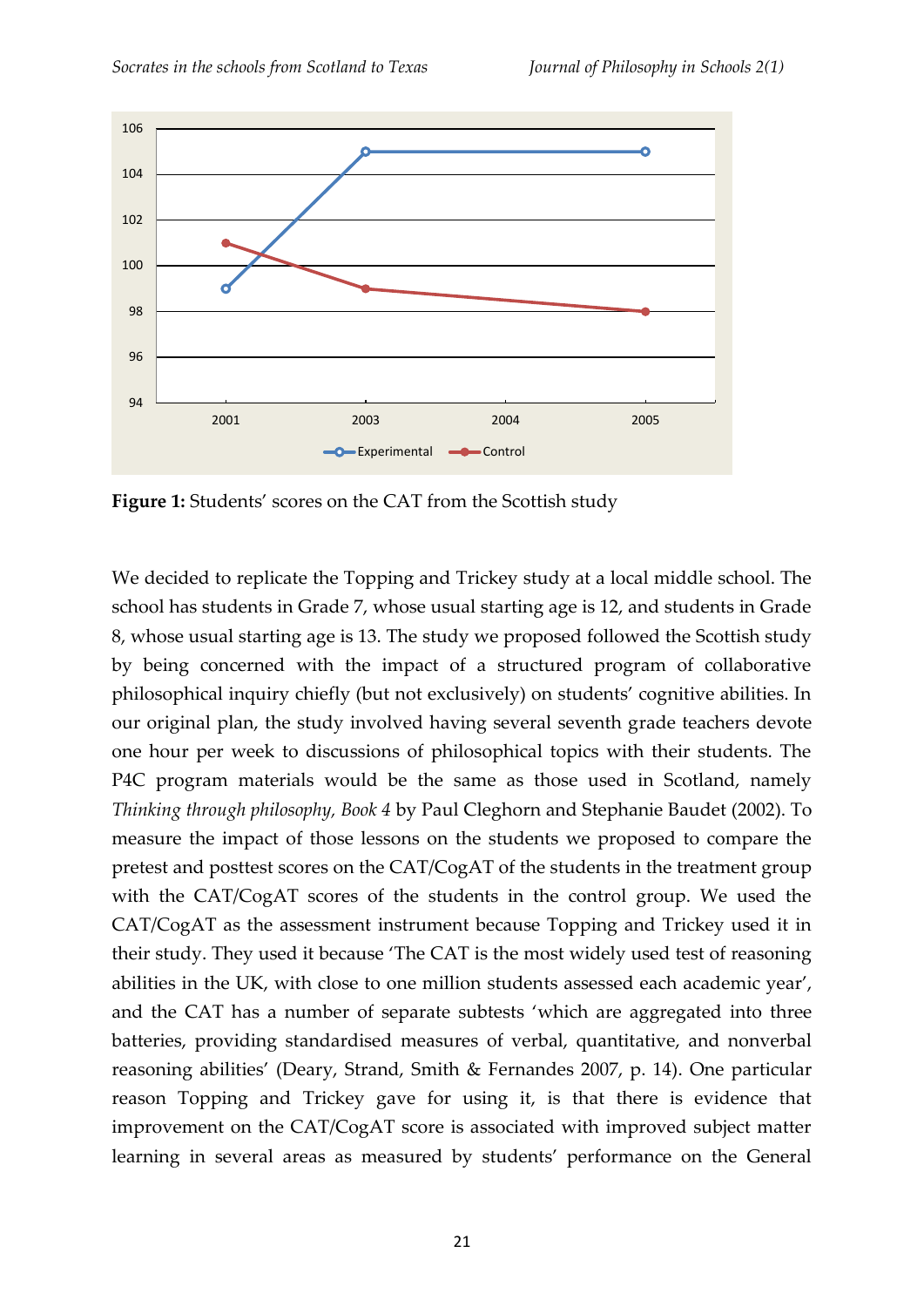Certificate of Secondary Education (GCSE) exams given in some parts of the United Kingdom at 15-16 years of age and covering English, Science, Mathematics, History, Geography and more. To corroborate this, Topping and Trickey referenced the 2001 handbook for the CAT Version 3 developed by Smith, Fernandes and Strand (Topping & Trickey 2007a, p. 278). <sup>2</sup> We should note that, since we were using the CogAT, we asked the test developer Dr David Lohman, if the CogAT and the CAT were indeed the same, and he assured us that they were, differing only in minor matters of language. 3 4

One thing that should be noted is that while this article will present the results of the P4C program on the students' cognitive abilities, the program itself of one hour per week dialogue aims to create 'a community of inquiry'. The impact of forming that community on students' social and emotional behavior was investigated by Trickey and Topping (2006). They report the effects of the P4C program on students' expressions of empathy, self-confidence and emotional self-regulation, and we replicated that aspect of their study and will report those results in a separate article.

The Clackmannanshire educational district is comparable to the local school district in our study in that it is not a wealthy area. Indeed, the median household income for our district in 2009 was \$33,359 in contrast to the overall Texas median income of \$49,433 (United States Census Bureau 2014). Not too surprisingly, 60.2% of the district's students were classified as 'Economically Disadvantaged' (The Texas Tribune 2015). One difference between the two districts is that Clackmannanshire is ethnically homogenous, whereas the local district has a more diverse student population with percentages of students in 2010 at 46% white, 26.9% African American, and 25.8% Hispanic (ProximityOne 2015).

There were two other differences between our proposed project and the Scottish study that we thought could be important. First, one of the authors of the *Thinking through philosophy* teaching materials, Paul Cleghorn, was on site in Scotland as a consultant and, naturally, he would not be available in Texas. Second, and more worrisome, we understood that in Scotland, the students experienced the P4C program for 58 weeks over the course of two school years. In contrast, we would

<u>.</u>

<sup>&</sup>lt;sup>2</sup> See also Deary et al. 2007 for a report of a massive study relating CAT scores to GCSE scores.

<sup>3</sup> Personal communication

<sup>4</sup> For further information about these tests the reader should visit either <http://www.glassessment.co.uk/products/cat3-cognitive-abilities-test-third-edition> (for the CAT) or <http://www.riverpub.com/products/cogAt/details.html> (for the CogAT).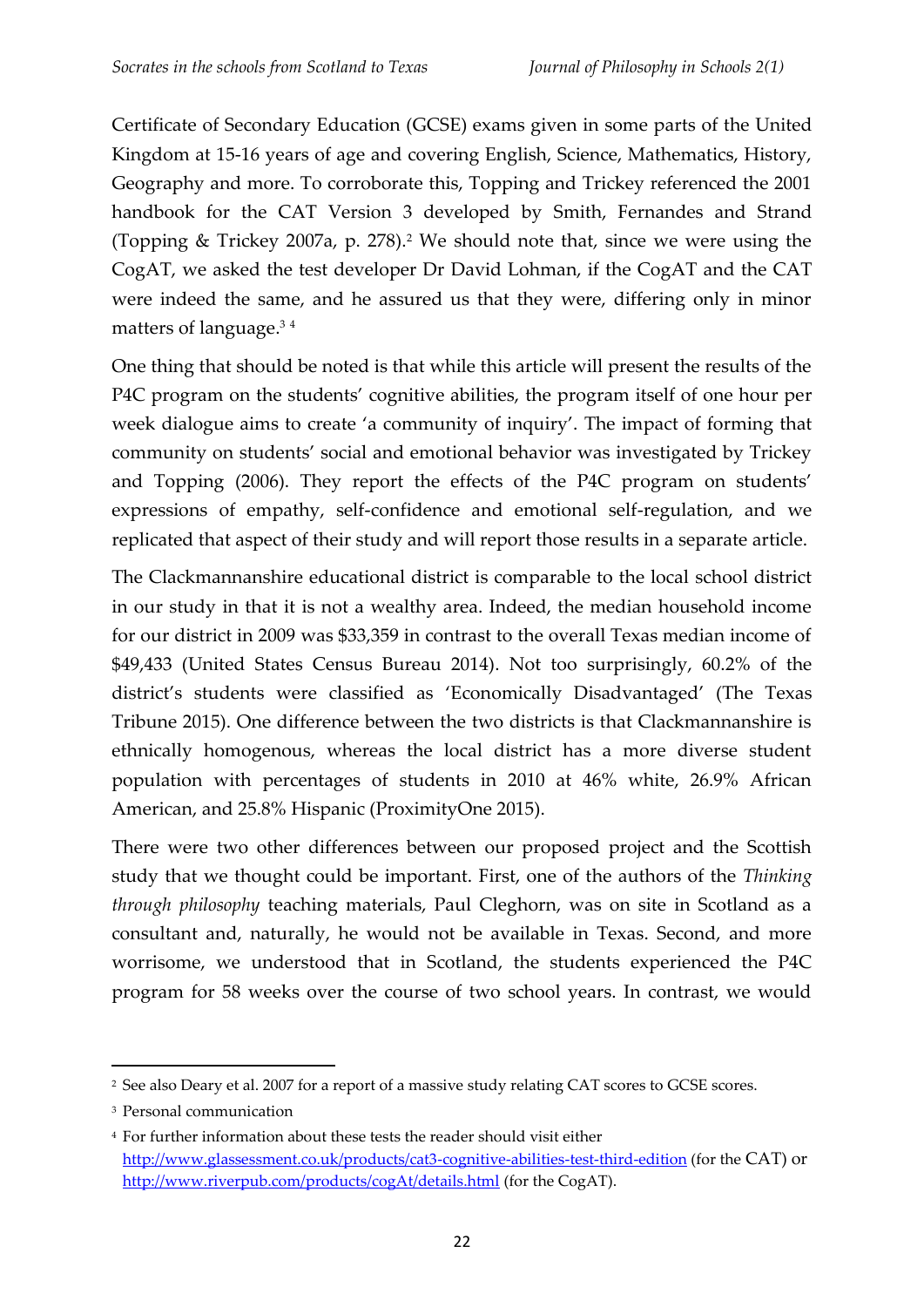have to work within the confines of a single school year, so there simply could not be the same number of P4C lessons for the students in our study.

Early in 2010, once we had secured the support of the Principal of the middle school and of the Superintendent of the school district, and once our Institutional Review Board had given the necessary approval, we were fortunate to be able to invite one of the authors of the original study, Dr Steven Trickey, to come to our university to consult with us about how his study had been conducted. Then, with everything in place, we submitted a grant proposal to a foundation in Houston, and we were pleased when the proposal was accepted in June of 2010. One result of having foundation funding in hand was that our university Office of Research and Sponsored Programs subsequently found additional funds, and this influx of new funding effectively doubled the size of the project by allowing us to add the eighth grade students to the study, whereas we had originally planned to conduct the study with seventh grade students only. We then made plans for a teacher-training workshop on one of the teacher in-service days in August 2010 before classes began at the school. The additional funding turned out, as we will describe later, to create a situation in which some very interesting results were obtained.

### **Teacher training**

### *Selecting the teachers*

By agreement with the Principal, we scheduled an all-day teacher-training workshop that would occupy one of the teacher in-service trainings that are held a few days before classes begin in the fall. Instruction at the school is conducted by multidisciplinary teacher teams in each grade, and we determined that the easiest way to randomly assign teachers to the experimental and control groups would be to randomly select the teams. Also, after consulting with the Principal, we decided that within each team it would be the two Language Arts teachers who would be charged with conducting the once-a-week philosophy sessions. We selected the Language Arts teachers because we thought that, on the whole, they would be more accustomed to conducting discussions of contrasting ideas and contrary opinions about pieces of literature. By a stroke of good fortune, Dr Steven Trickey was able to join us for the training day, and we felt that his presence would add a degree of authenticity to our attempt to replicate his study. To keep in touch with the teachers throughout the project we decided to establish an electronic discussion board where the teachers could share their impressions, ask questions, make comments, and receive feedback from our group members as the project unfolded.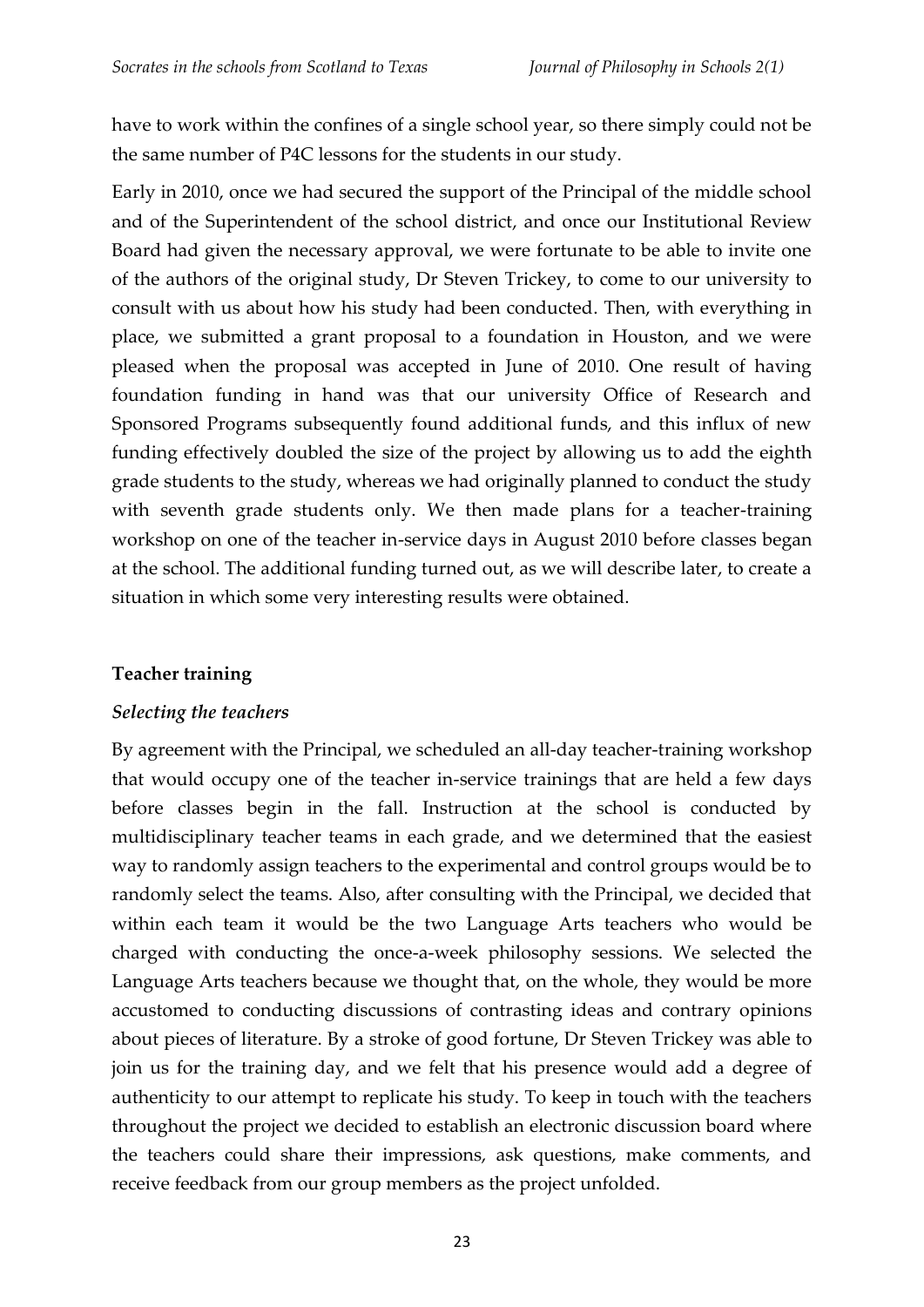The teacher-training day, 18 August 2010 came, and at 8:30 in the morning, after describing the study to the teaching staff assembled in the 'cafetorium', we did a random drawing for the two teams in each grade whose Language Arts teachers would conduct the weekly one hour philosophy discussions in their classes. As a result there were four seventh grade and four eighth grade Language Arts teachers selected.

### *The training*

Immediately after the random selection, the eight Language Arts teachers and the rest of their team members from disciplines such as Math, Science, and History—24 teachers in all—went with us to the classroom in which the P4C training would take place. At the training session, we began from 8.30-9.45 with an introduction by Dr Trickey, who provided information about the study he had conducted and about the notion of establishing a community of inquiry in the classroom. For readers unfamiliar with this notion, the introductory pages of *Thinking through philosophy, Book 4* give this guidance:

A community of enquiry has a rational structure and a moral structure. The former is about how to go about exploring ideas through dialogue … It includes such aspects as ensuring that participants:

- Ask open and inviting questions
- Give evidence and examples
- Make comparisons
- Summarise and evaluate
- Seek clarification

The moral structure includes the application of emotional intelligence and could be called the 'spirit of enquiry.' It also includes the rules of behaviour necessary for a group activity such as one person being allowed to speak at a time … ensuring that pupils:

- Focus attention on the speaker
- Don't 'put down' others
- Are not forced to speak
- Respect others' views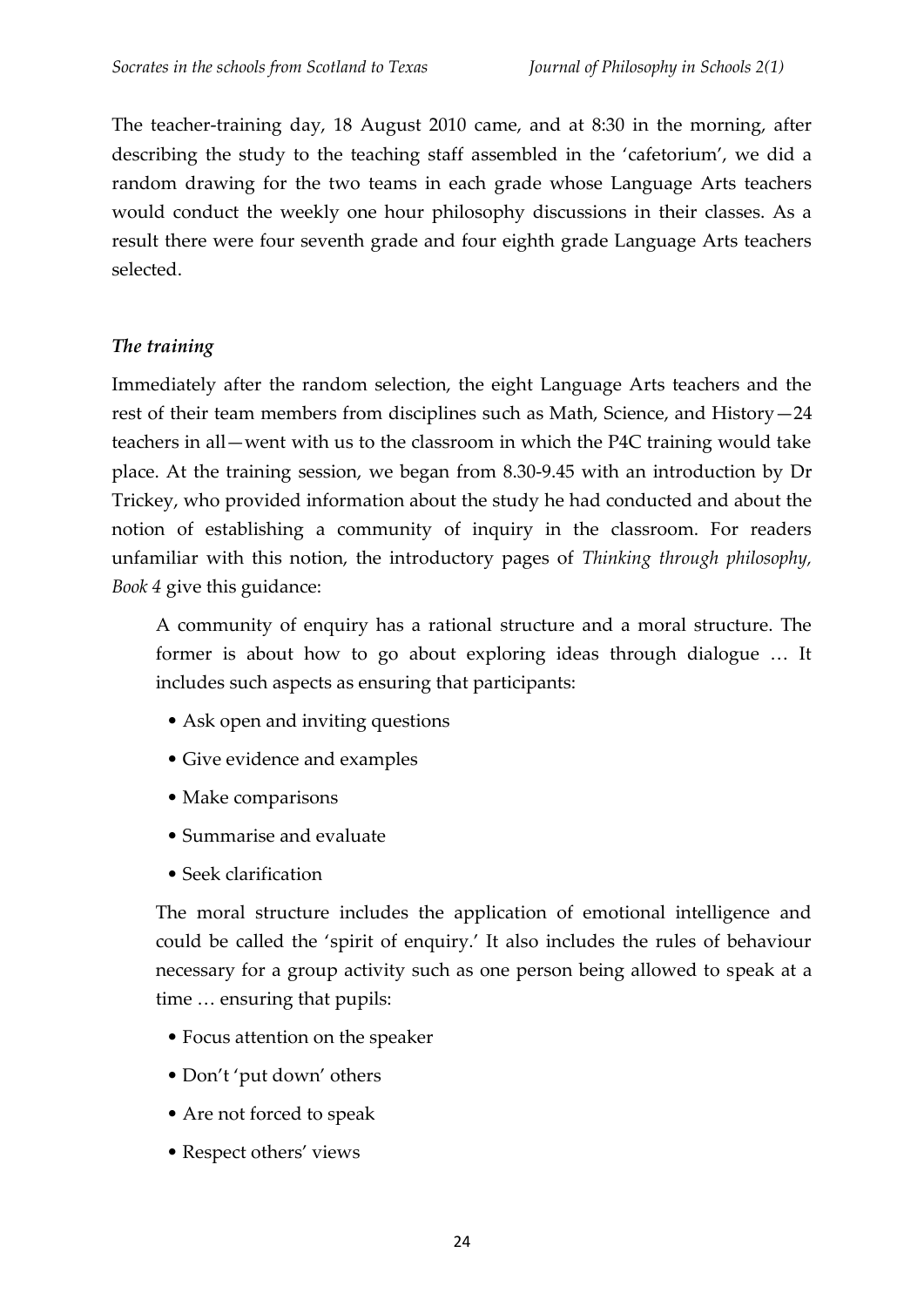- Are truthful
- Are open minded

(Cleghorn & Baudet 2002, p. 4; cited with permission of Paul Cleghorn)

From 10:00-10:50 members of our university P4C group provided an overview of the structure of the Philosophy discussion sessions (PowerPoint slides are available on request from Dr Fair). We covered the seven stages that were to occur in each session (from *Thinking through philosophy: Book 4*):

# **The focusing exercise**

This is a simple but extremely powerful exercise that helps people focus their attention and be 'in the present.' Its simplicity is its strength and also its weakness. It is easy to do, but also easy for children to think they are doing it when in fact they are not. The exercise consists of simply 'giving' attention out through the senses for two or three minutes. This creates a highly alert yet peaceful condition. For the short time (literally two minutes) that it takes to do it, in value for time it is probably the most powerful aspect of the programme! …

# **Linking with the previous week**

This is simply good practice and reinforces in the mind what has taken place the week before, thereby strengthening memory. It also provides an opportunity for children to bring forward new evidence and experience from during the week. Thinking is not something that only takes place on Wednesdays from ten until eleven!

# **Pair/group work**

This provides an opportunity to check that children have understood the literal meaning of the story or poem, and more importantly, is where there is a planned focus on one or more of the thinking skills. These are built into the programme. Also important about this stage is that it is very 'inclusive.' Children who may not initially speak in a whole class forum can gain confidence that their ideas are important and accepted in a small-scale setting.

# **The stimulus**

The story or poem is read aloud by the teacher.

# **Dialogue**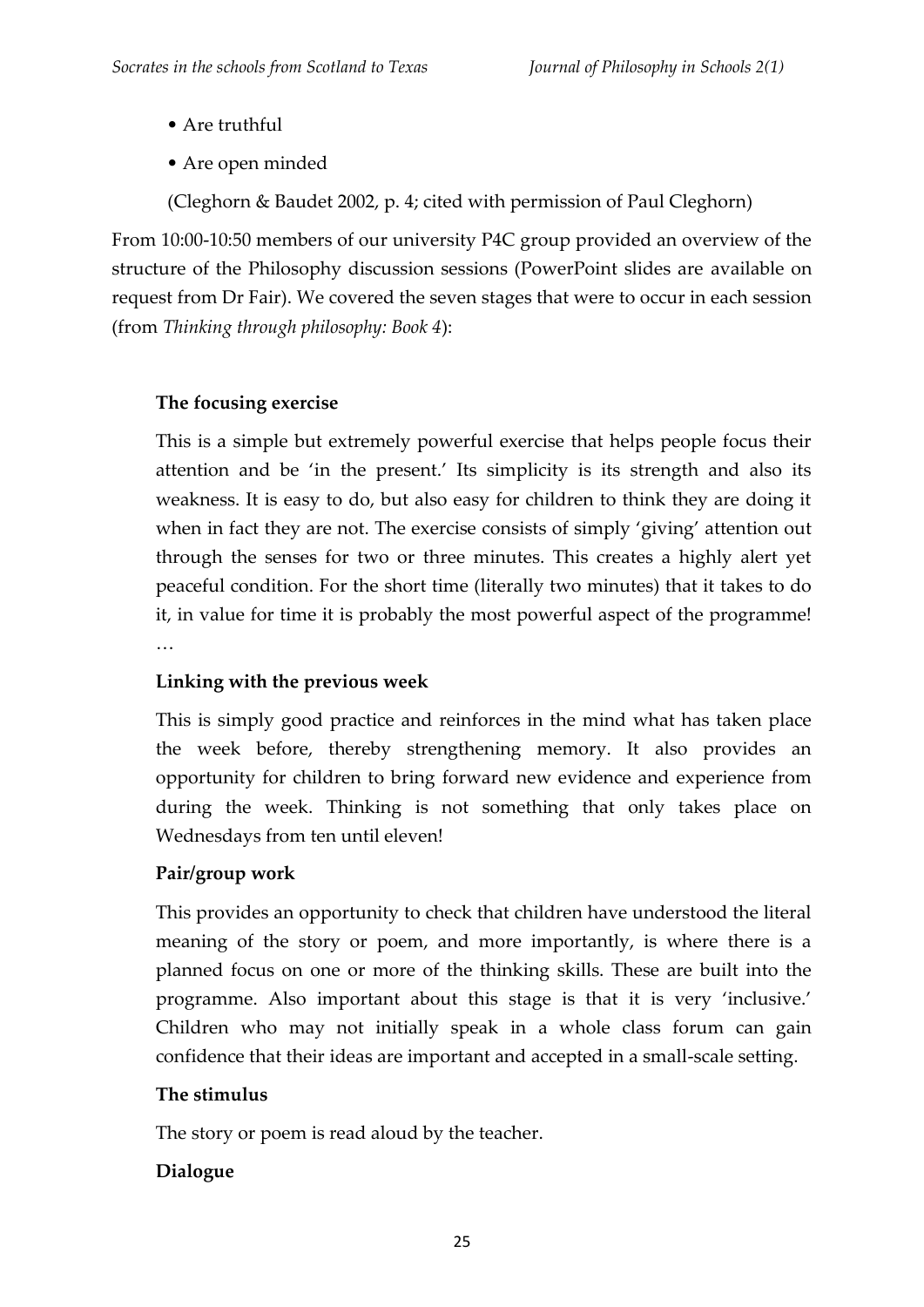The key to the whole programme. This is the Socratic method of questioning or 'dialectic.' Prof. Matthew Lipman says this is not 'mere' conversation, but 'an inquiry, an exploration of ideas - a quest. It follows a line of investigation like a detective.' The 'Questions for Thinking' are used to stimulate this process, but it is important to note that these are not to be slavishly followed through to the end if the dialogue is flowing. The section on 'Questioning' in these notes will help build the skill of being a good facilitator of a dialogue. It is not to present yourself as the expert in philosophy (and it is assumed that you are not), or yet to move the group to think as you think. It is to coordinate and enhance the dialogue by modelling open questioning, by encouraging all to take part, by not being content always with first answers and knowing how to allow the child to think more deeply by further questioning. Look at the criteria in the 'Assessment of a Philosophy Session' for further examples. Dialogue is important because it stimulates a deeper engagement between pupils and teacher and can take learning to a deeper level of understanding. It requires the teacher to move from being a dispenser of information to a facilitator of learning - the method can be used to great effect across the curriculum. Dialogue stimulates thinking and emotional intelligence, bringing with it selfconfidence.

### **Closures**

These are brief ways of closing the dialogue and in essence, provide a variety of ways of drawing the attention of the children to how their thinking has progressed during the session.

### **Thought for the week**

Each week a practical idea drawn from the theme of the story or poem is highlighted to provide some 'homework.' In the main it is looking for evidence in real situations of an aspect of the theme. This should be encouraged but entirely natural and unforced! Nothing will put children off more quickly. It is useful if the 'Thought for the Week' is displayed on the classroom wall for reference and as a reminder.

(Cleghorn & Baudet 2002, pp. 6-7; cited with permission of Paul Cleghorn)

Next, from 11.00 to 11.50 am we did role playing with the teachers so that they could see concretely what the discussion process would be like. In this 'hands on' Session #1 the group was presented with the two poems, 'Myself' and 'Me' from the teaching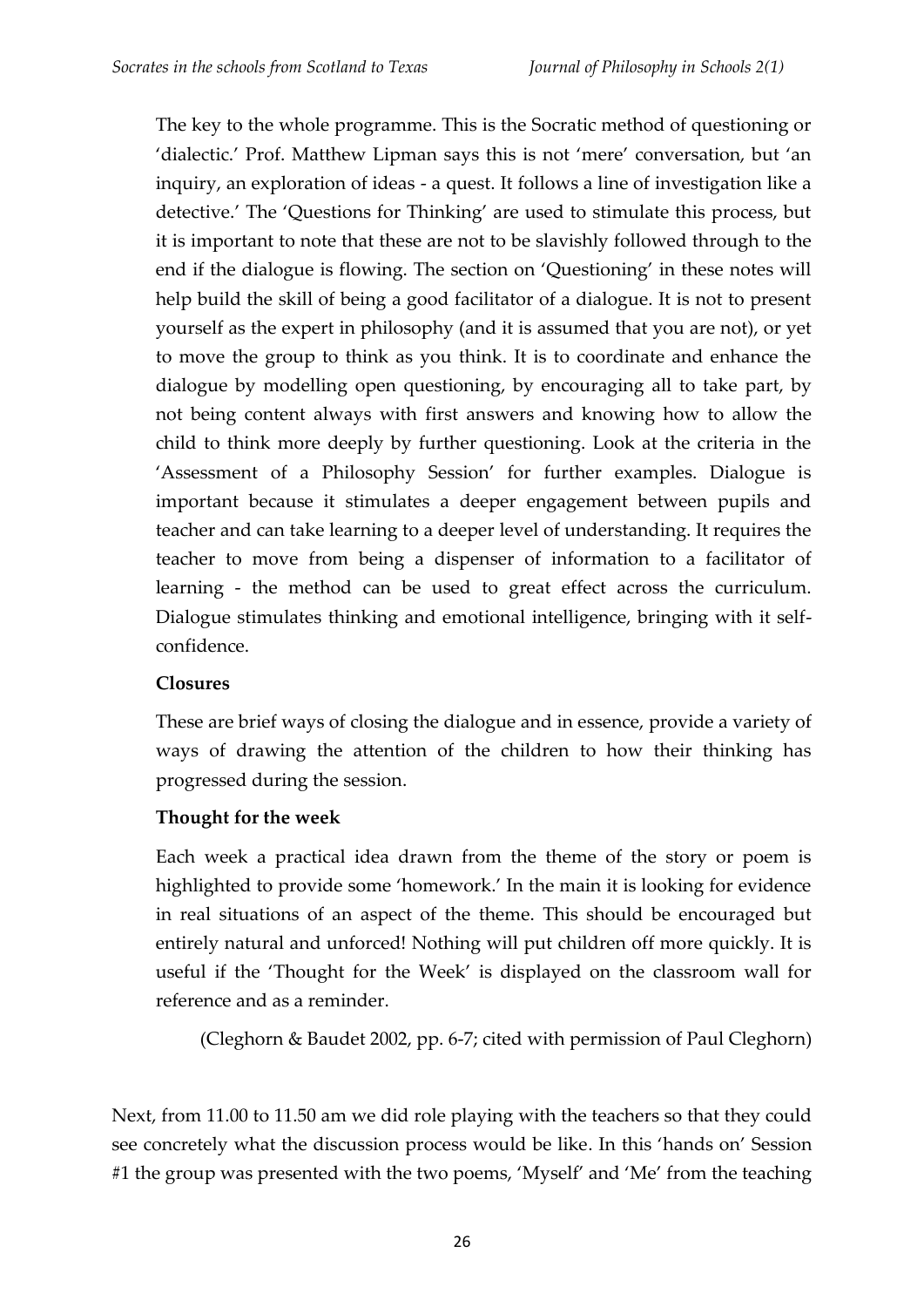materials in *Thinking through philosophy, Book 4*. The group as a whole went through the seven stages outlined above. Before breaking for lunch six teacher volunteers were recruited to lead the afternoon sessions.

After lunch, we had two more sessions. In hands on Session #2 from 1.10 to 2.00 pm three groups of 12 teachers were assembled at random, each with one of the teacher volunteers as facilitator. The three groups followed the seven stages of the community of inquiry model and dealt with the story 'Walking away' as the discussion prompt. Finally, in Session #3 from 2.10 to 3.00 pm, three different teacher volunteer facilitators, each assisted by a university P4C group member, followed the community of inquiry model in dealing with the prompt provided by the mystery story 'The broken windows'. When we completed the exercises, we adjourned the training session, and we promised the teachers that we would keep in touch with them via a discussion board.

### **Challenges arise**

One thing that immediately went awry was our attempt to keep in communication with the eight language arts teachers (four at the seventh grade level and four at the eighth grade level). Because of the formidable 'fire walls' installed in the school district's computer system, the teachers were unable to join the electronic discussion board from within the school. As a response to this problem, we agreed to visit the school every two or three weeks to meet with the participating teachers during their regular team meetings to answer questions, to give encouragement, and in general to get some sense of how the P4C lessons were going.

Of course, the lessons could not start until after the pretesting with the CogAT was complete. This meant that the philosophy discussions could not begin until mid-September because the CogAT pretest had to be administered to all 800+ students in the school, that is, every student in the seventh and eighth grades, within the first few weeks the school term which began in late August. This presented a logistical challenge both because of the number of students involved and because of the timeframe needed to administer the CogAT. Therefore, this required the test to be administered in two separate sessions. In addition the teachers needed, understandably, to delay starting the program because they wanted to have time to establish a rapport with their classes before trying something new to both them and their students.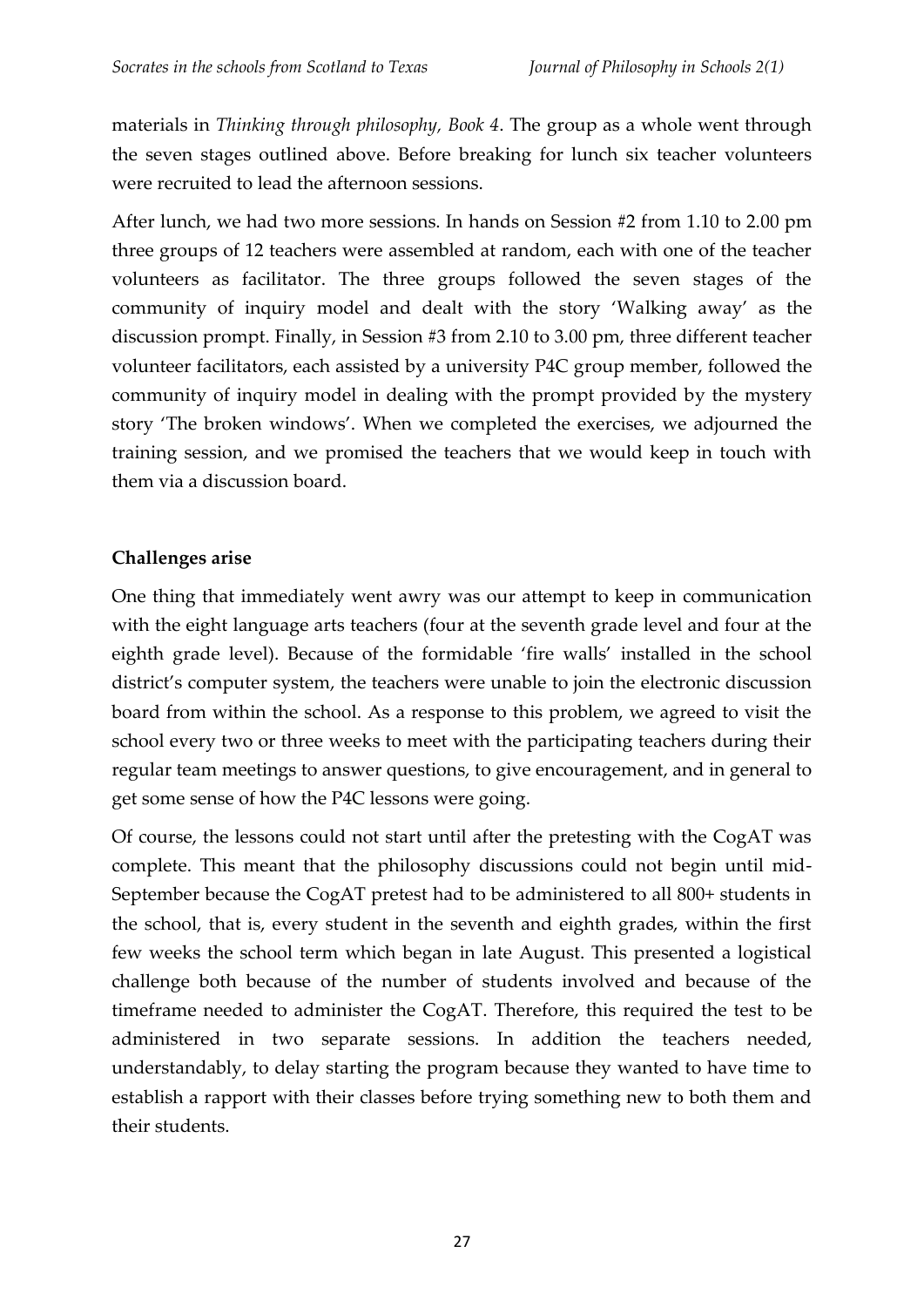When we met with the teachers during the course of the school year, we began to notice a pattern. Several of the teachers, especially those from the seventh grade, met with us regularly, and they reported enthusiastically about how the lessons were going with their students. They told us how they had adapted the lesson material and which of the lessons their students found most interesting. They also commented on various aspects of the structure of the lessons. For example, one element of the lesson structure involved beginning with the relaxation exercise. Some of us were doubtful about the impact of the relaxation exercise, but we were assured by the teachers that, during a busy school day, this was important because it helped the students to look forward to and to enjoy the philosophy sessions.

However, at these meetings we also noticed that some of the teachers, particularly those from the eighth grade, seldom attended and, when they were there, they often did not say much. We were not totally surprised to learn later from one of those teachers that she did not begin the lessons until January 2011. As it turned out, this meant that there was relatively little time for the lessons because in mid-March everything in the school began to be focused on preparation for the state's standardised testing program. The philosophy sessions stopped and, by the time the standardised state testing was completed, all that could be done was to administer the CogAT posttest in May 2011 to all the seventh and eighth grade students.

### **Encouraging comments from surveys of teachers and students**

As the school year was ending we surveyed the participating teachers and, for those teachers who were willing and able, we supplied a survey instrument for their students; an instrument patterned after the one Dr Steven Trickey used in the original study in Scotland. The survey data provided an interesting array of reactions to and perceptions concerning the one-hour-per-week philosophy sessions. Some of the teachers rated their experience with the philosophy sessions as 10 on a ten-point scale with 10 the highest positive rating. They were very pleased with the program, and they saw positive changes in their students' ability to provide reasons for their views and to listen carefully to others' opinions. Here are some of the teachers' comments:

 A seventh grade teacher: 'I was so impressed that my students started incorporating this style of thinking during our regular literature time. They started asking these amazing philosophical questions. Far beyond just about the plot, they started digging deeper.'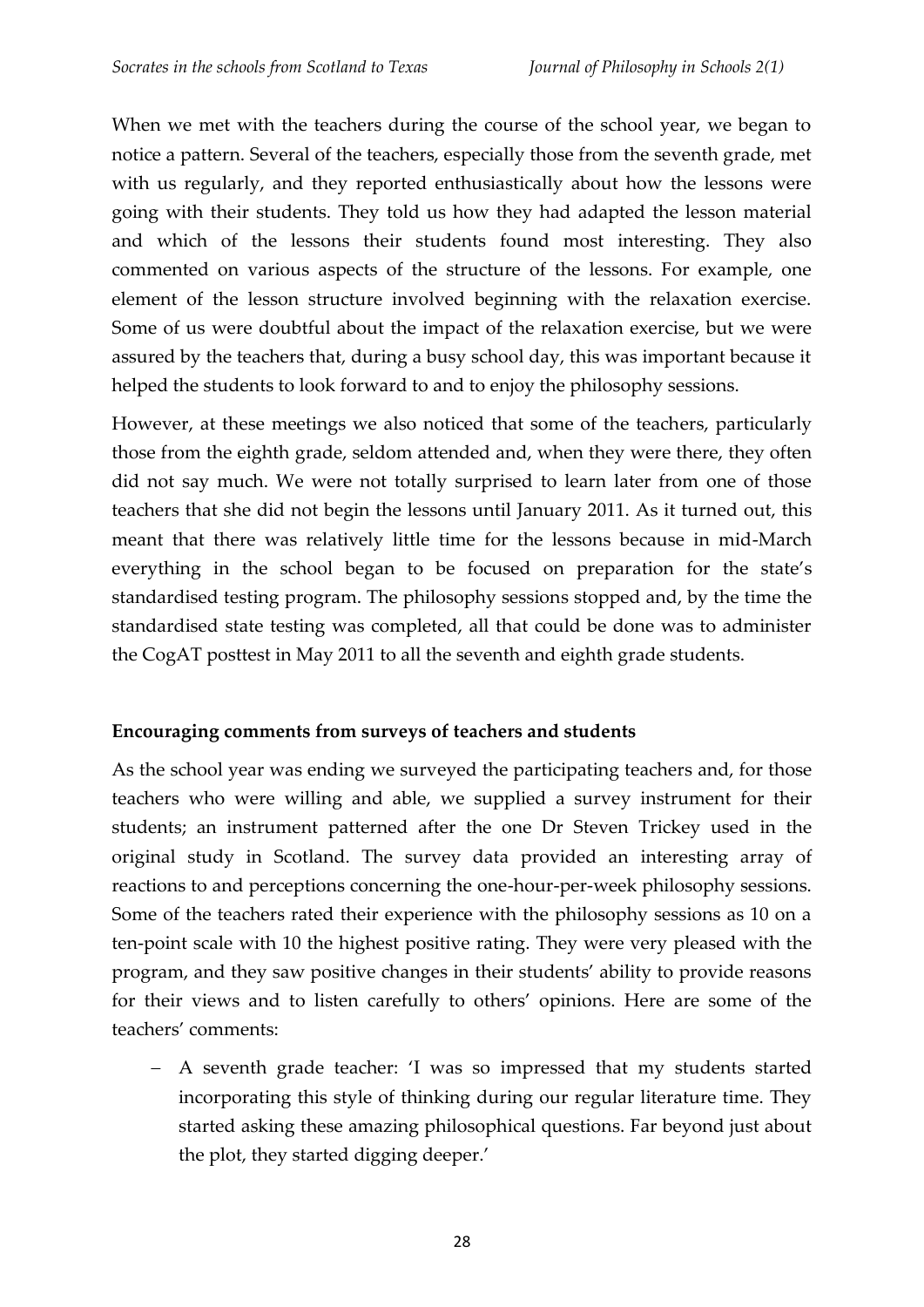- An eighth grade teacher in response to a survey question about highlights of the experience: 'When some students began encouraging others to speak their minds.'
- A seventh grade teacher: 'Students became more thoughtful about others' ideas; they became more talkative and not afraid to express ideas. I really enjoyed participating in the project. I would like to continue to use the lessons with future classes.'
- An eighth grade teacher: 'It was interesting to see some students develop new and dynamic ways of thinking. When the class was focused on one side of a subject, sometimes other students brought forth an entirely new view on the situation.'

The student reactions ranged from 'it's boring' to one claiming that 'I hit my sister less' to 'thoughtful notes' about how they had come to better appreciate their classmates' points of view. Some student comments noted on the survey (with errors included) were:

- 'I like being able to hear how other people opinion can be the same as yours.'
- 'I like it because you can really think about things and learn you are really smart if you just think.'
- 'I think the lessons helped us listen to each other more.'
- 'In the lessons some people started to become more open and accepting of others opinions.'
- 'The class as a whole discuss it better instead of arguing about it.'
- 'I learned how to show facts and find evidence and how to use it during the disputes.'
- 'It helped me understand that close mindedness is not a good thing.'
- 'It helps you think about choices you make and view the world different.'
- 'I learned that to put your opinion out there you have to make sure you know what you're saying.'
- 'I learned that you should give people a chance to talk because they might change your mind.'

(Please note that a more complete and detailed presentation of these surveys and the qualitative data will be presented in a later article.)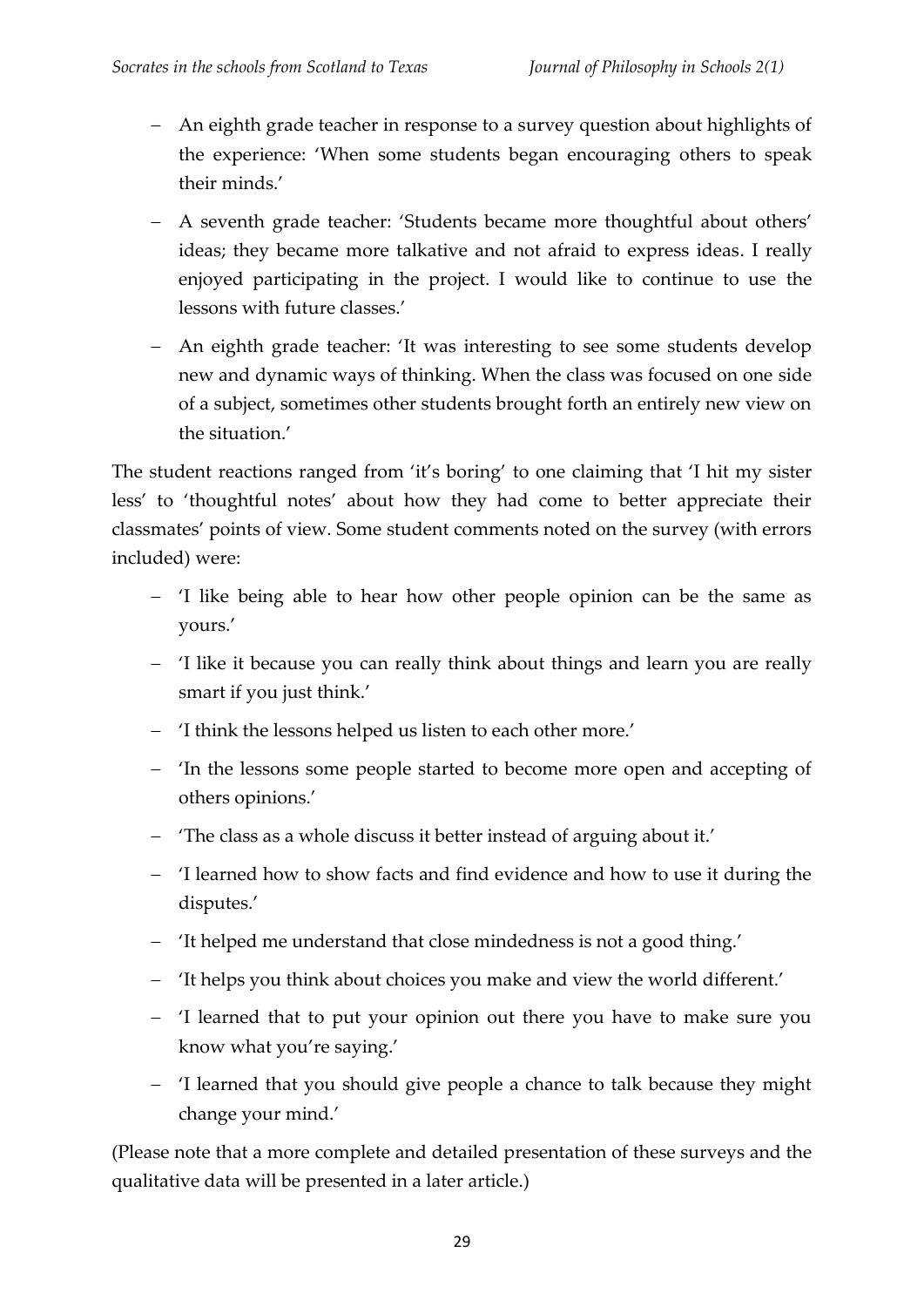### **A serendipitous outcome: Two experiments instead of one**

While this qualitative data was encouraging, we still did not yet have a quantitative analysis of the impact of the philosophy sessions on students' CogAT scores. A counsellor at the school, who had been supportive of the project from the outset and who was finishing her doctoral degree, agreed to do the statistical analysis. We looked first at the reports of the changes in mean scores for all students in the experimental group (both seventh and eighth grade students who had the philosophy sessions) versus the reports of changes in mean scores for all of the students in the control group (both seventh and eighth grade students who had not had the sessions) and our initial impression was discouraging. There did not appear to be much of a difference between the two groups. However, when the data were analysed by comparing just the seventh grade students who had the sessions with those seventh graders who had not, a striking result emerged. The mean increase in CogAT scores for the seventh grade treatment group was significant and showed a large positive effect comparable to the effect size of 0.75 found by Topping and Trickey. In contrast, for the eighth graders, there was no statistically significant difference to be found between the CogAT scores of students in the treatment group and those in the control group. What follows in the next section is a description of the analyses that showed this divergence in the results for the two different grades and, in the subsequent section, there is an explanation for the divergence.

### *Analyses of the quantitative data*

Analyses of data were conducted to determine whether a statistically significant difference was present between the pretest and posttest scores of experimental group and control group participants in the seventh and eighth grade, as well as the presence of a statistically significant difference between the pretest and posttest scores among groups for each grade level. Due to differences in group sizes parametric analysis of covariances (ANCOVA), were conducted to determine whether differing sample sizes among the two groups of participants was a factor in the outcome of posttest scores. Levene's Test of Equality of Error Variances was violated for each analyses and caution may be noted, however the ANCOVAs were performed to control for the effect of variance in group membership and is considered a robust statistical procedure (Field 2009).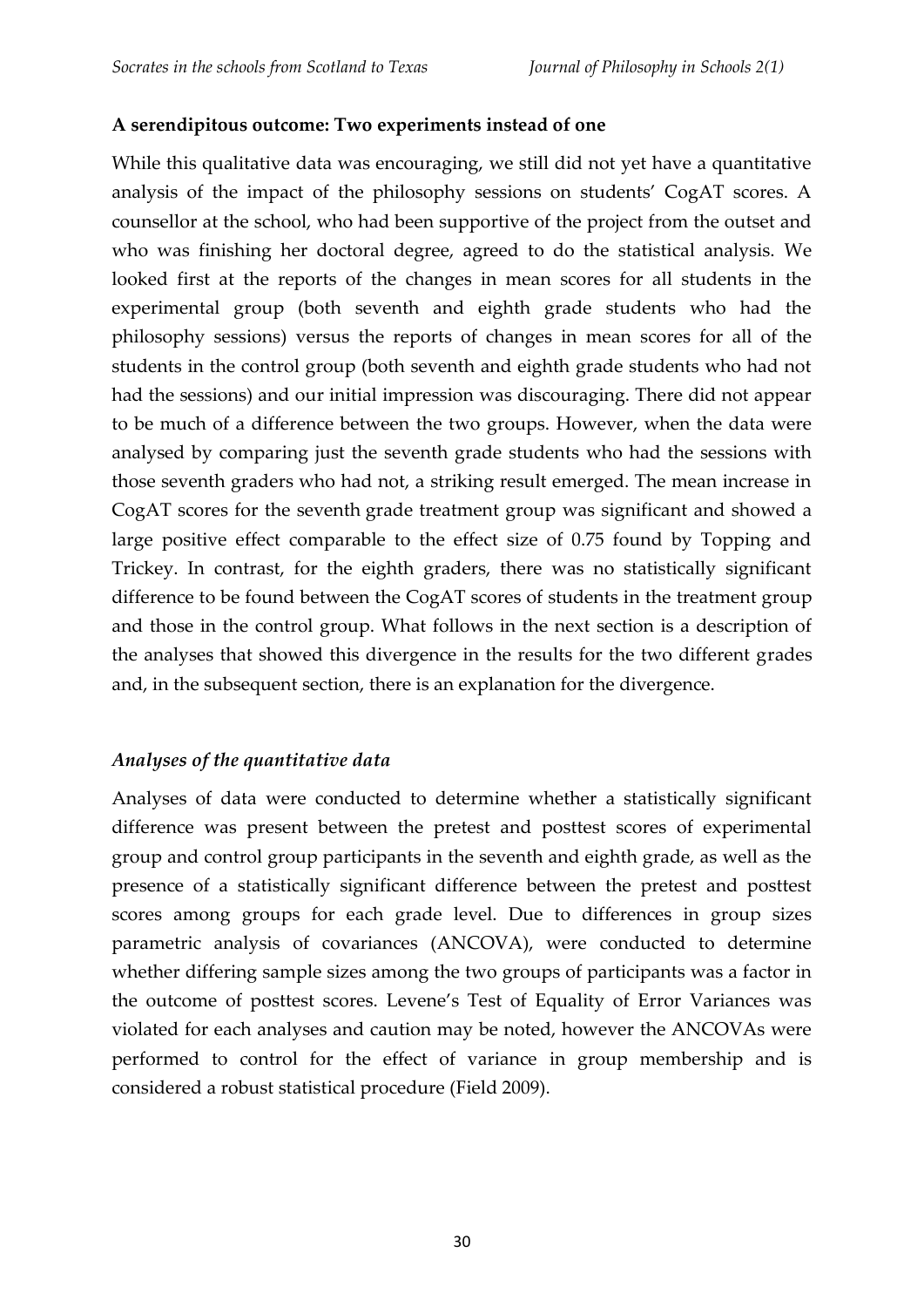### *The pretest and posttest scores for the seventh and eighth grades combined*

The difference in posttest scores for the combined experimental group of seventh and eighth grade students and for the combined seventh and eighth grade control group was statistically significantly different,  $p < .001$ , after controlling for the potential effects the covariate may have on the outcome, revealing a small effect size, *eta<sup>2</sup>* = .07 (Cohen 1988). Refer to Table 1 and Figure 2 for descriptive statistics and differences in pretest and posttest scores for the combined groups.

**Table 1:** Descriptive statistics for pretest and posttest scores for seventh and eighth grade students combined.

| Participants               | Pretest -M | Posttest-M Pretest-SD |       | Posttest-SD |
|----------------------------|------------|-----------------------|-------|-------------|
| Experimental ( $n = 363$ ) | 102.19     | 119.38                | 32.69 | 31 74       |
| Control $(n = 177)$        | 93.86      | 104.23                | 36.99 | 35.32       |



**Figure 2:** Combined seventh and eighth grade pretest and posttest scores on the CogAT

Further analyses were conducted to determine whether a statistically significant difference was present between pretest scores and posttest scores of experimental group and control group participants within each grade level. A statistically significant difference was noted for seventh grade students,  $p < .01$ , revealing a moderate effect, *eta<sup>2</sup>* = .21, (Cohen 1988). However, a statistically significant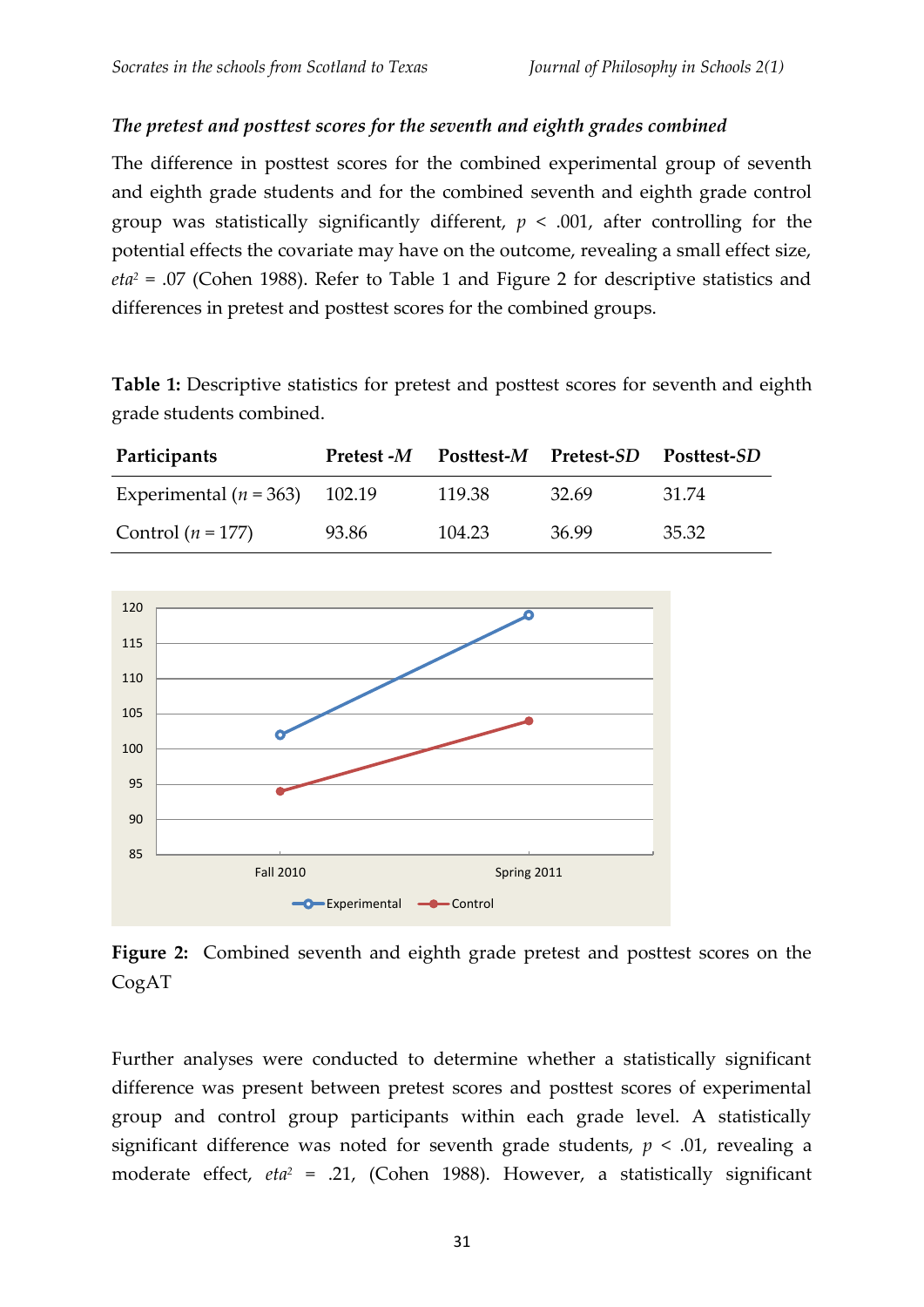difference in scores for eighth grade students was not indicated, *p* = .19. Presented in Table 2 are the pretest and posttest scores for seventh and eighth grade students.

| Participants               | Pretest -M | Posttest-M Pretest-SD Posttest-SD |       |       |
|----------------------------|------------|-----------------------------------|-------|-------|
| Seventh Grade              |            |                                   |       |       |
| Experimental ( $n = 186$ ) | 96.53      | 116.13                            | 31.14 | 28.74 |
| Control $(n = 79)$         | 80.15      | 88.05                             | 38.10 | 32.48 |
| Eighth Grade               |            |                                   |       |       |
| Experimental ( $n = 177$ ) | 108.14     | 122.79                            | 33.32 | 34.36 |
| Control $(n = 98)$         | 104.91     | 117.28                            | 32.23 | 32.1  |

**Table 2:** Descriptive statistics for pretest and posttest scores by grade level

To determine the extent of differences in pretest and posttest scores within the two groups, parametric dependent samples *t*-tests were conducted for both groups of seventh grade participants. For participants in the control group the paired samples analysis yielded a statistically significant difference in pretest and posttest scores,  $t(78) = -2.56$ ,  $p = .01$ , Cohen's  $d = 0.22$ , a small effect size. For participants in the experimental group a statistically significant difference in pretest and posttest scores was indicated, *t*(185) = -15.40, *p* < .001, Cohen's *d* = 0.65. According to Cohen (1988) the effect size for the difference was moderate to large. In reference to pretest and posttest scores for seventh grade students, a greater difference in posttest scores was present for participants in the experimental group than for participants in the control group. Presented in Figures 3 and 4 are the differences in pretest and posttest scores for each group by grade level. Additionally, the length of time the experimental groups participated in the philosophy discussions is noted, indicating significant differences in participation between the seventh and eighth grade groups.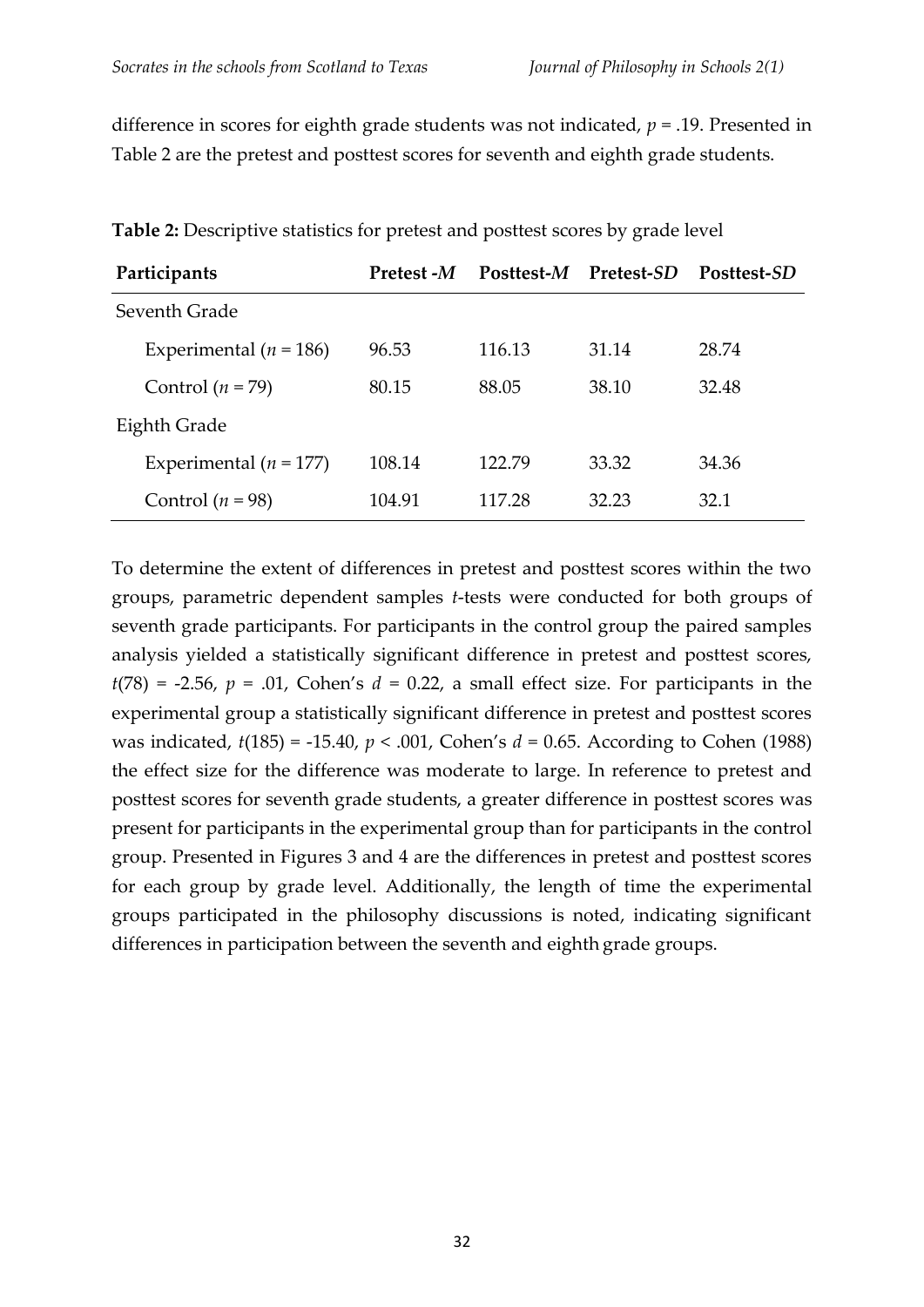

**Figure 3:** Seventh grade CogAT scores after 22-26 weeks of P4C



**Figure 4**: Eighth grade CogAT scores after 4-10 weeks of P4C

### *A plausible explanation for the different outcomes*

After further examination of the differences in pretest and posttest scores, a very plausible explanation for these differing outcomes quickly emerged. The counsellor met individually with each of the teachers—the four in the seventh grade and the four in the eighth grade—to confirm how many weeks each had been able to devote to the philosophy sessions. Their responses tell the tale: the four seventh grade teachers did 22, 22, 24, and 26 weeks of sessions, while the four eighth grade teachers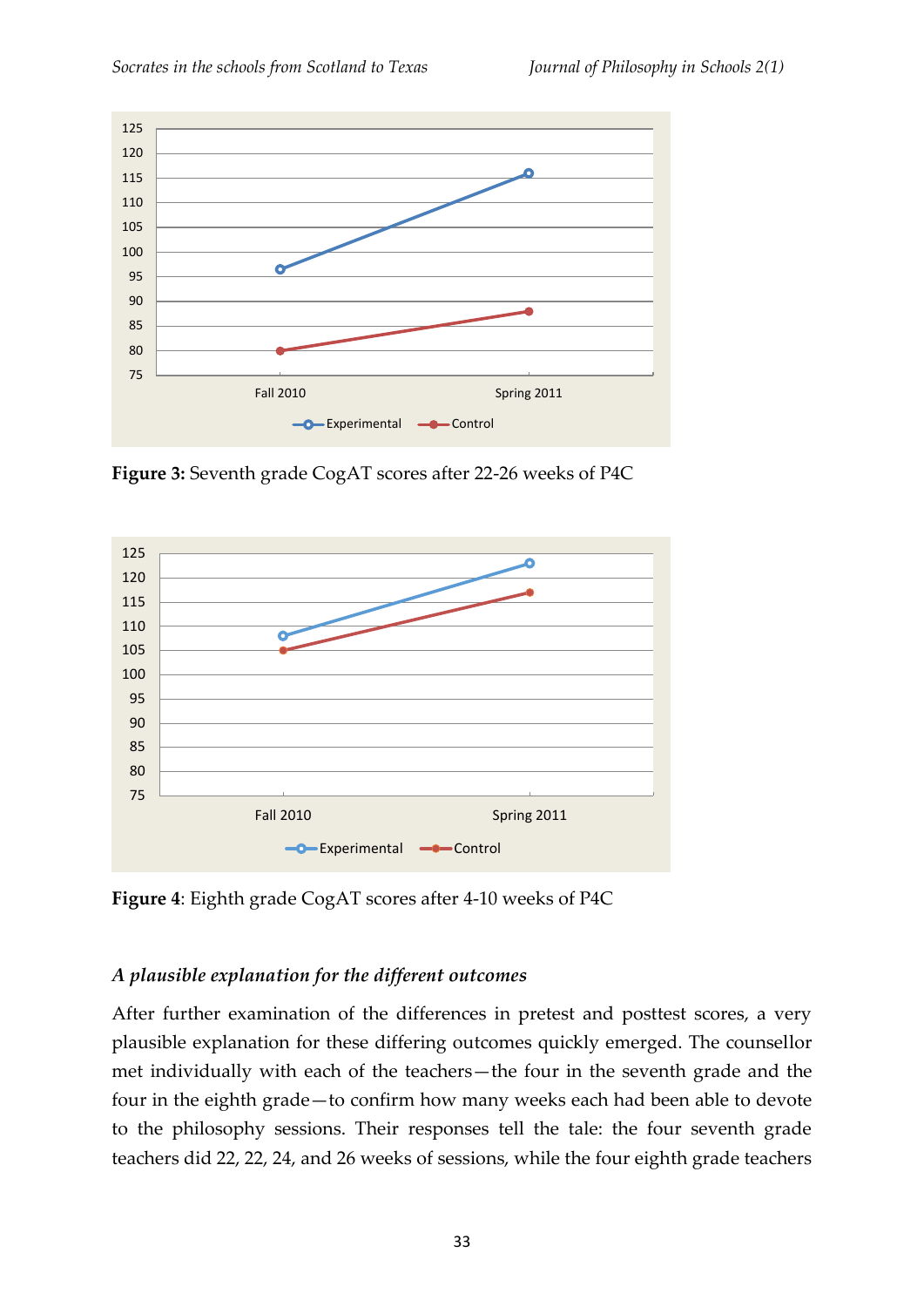did the sessions for only 4, 5, 8, and 10 weeks. The informal meetings the counsellor had with the teachers also provided additional insight. The teachers who devoted time weekly to the P4C sessions stated that the students loved the discussions and couldn't wait each week to participate. Additionally, the teachers who included the sessions weekly were excited to see the students so engaged and eager to share their thoughts and listen to opinions of others. The teachers who did not include the sessions in their weekly routine shared that they did not feel comfortable with the open discussions and felt a lack of control in the classroom. Noteworthy is that two teachers were new to the classroom and felt they were not prepared to have the open discussions where they didn't have a specific plan. Another interesting response was from a veteran teacher who shared that she likes things to be very structured in the classroom and was not comfortable with students in control and having to develop their own opinions and that there was not a correct answer or outcome at the end of the sessions. This was an interesting response as the teachers who were enthusiastic about the discussions felt that was the best part, that the students had their own ideas and were able to critically think about their responses.

Obviously, no one would expect that just a few weeks of the P4C program would have a marked effect on students and, since it would take some repetition to accustom students to the practices of giving reasons for their views and of critically evaluating the reasons that they and others give for contrasting views, we would not be surprised to find a threshold for the minimum number of times that a typical student has to engage in those practices before they become consolidated.

#### **Conclusions and looking ahead**

We believe that these results have real educational significance. When we began this study as a replication of the Scottish study, we knew at the outset that there was one potentially important condition we could not replicate. The Scottish study was conducted over a period of a year and a half and Dr Trickey has confirmed to us that this meant there were 58 weeks of philosophy sessions. In contrast, we had to confine ourselves to the standard American school year, and that meant that, even in the best case, there would be far fewer than 58 sessions. So we are greatly encouraged by these results because they appear to show that a program of regular, weekly, structured one-hour philosophy group sessions can have an educationally important impact—with far fewer than 58 sessions! This, naturally, makes such a program all the more likely to be an instructional option that can be a practical one in the American school setting.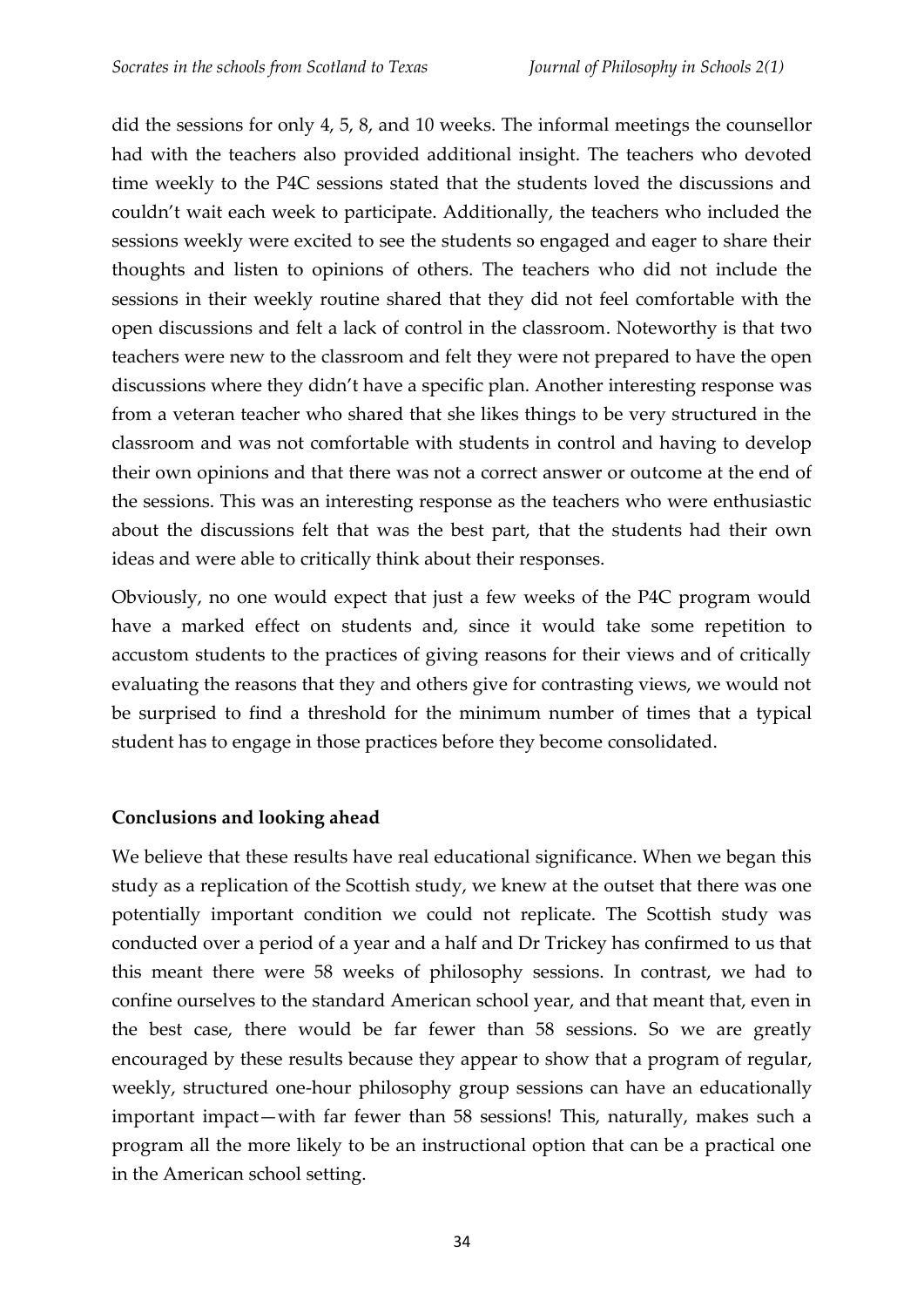We believe that our study provides evidence that supports the main contentions of the study by Topping and Trickey, namely that regular, one hour per week, structured community of inquiry P4C sessions are a relatively powerful educational intervention which boosts students' cognitive abilities significantly while doing so at a very small cost both in materials needed and in instructional time. Let us stress this last point by noting:

- 1. Staff development time needed is minimal. One day of in-service sufficed.
- 2. The materials are inexpensive. For example, at the beginning of 2013 a downloadable pdf copy of *Thinking through philosophy, Book 4* can be purchased from Educational Printing Services in the UK for £17.50 (about \$25.00 USD).
- 3. The P4C lessons require only one hour per week of instructional time.
- 4. The extent of time required for the program to have an effect is reasonable—25 weeks or so; well within what can be done in one standard school year.

Additionally, comments from students and teachers showed that this intervention was popular with them. There was no testing over the material, just relatively relaxed conversation about ideas, about differing perspectives, and about how strong the reasons were for thinking that one idea is better than another.

One may wonder at this point, however, about why this simple and relatively cheap intervention has the effects that our study and Topping and Trickey's Scottish study showed. We can hazard an opinion that the impact is due to the confluence of (a) the philosophical subject matter and (b) the structured discussion process that establishes a community of inquiry. Philosophical questions that relate to deep topics are notoriously open to multiple answers from a variety of perspectives but, at the same time, those multiple answers are not to be simply immediate reactions. They are to be *considered* opinions—opinions which are supported by reasons, and those reasons in turn are to be subjected to public scrutiny to see how well they do, in fact, support the opinions offered. To make this more concrete, the first story in the *Thinking through philosophy, Book 4* (Cleghorn & Baudet 2002) is 'Walking away', and in it a boy, Barry, is with a new friend, Alex, when Alex shoplifts a mobile phone. This presents a moral dilemma for Barry, and the invitation to the students is to discuss various aspects of the situation. Accordingly, Cleghorn and Baudet suggest questions for thinking such as 'What were the arguments going on in Barry's mind after he had seen Alex hide the phone in his jacket?' and 'When he was in the shop Barry had to decide what he was going to do about the situation. Has anyone ever had a similar decision to make?' (p. 24).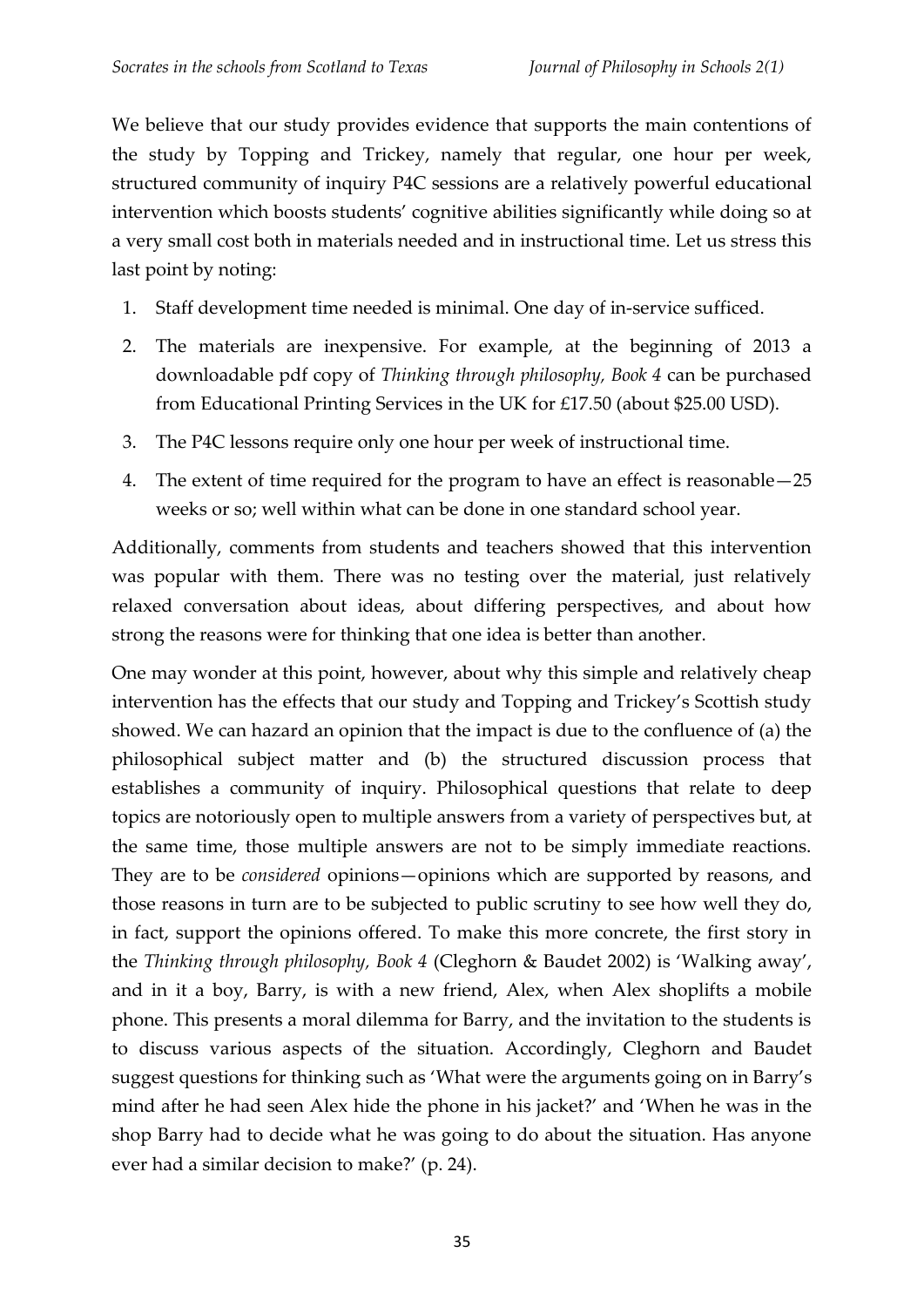So the philosophical subject matter of the pieces that are used to prompt discussion lends itself to the students feeling entitled to have and to explain their own individual views on the matter. This all relates to what Cleghorn and Baudet call the 'rational structure' of the community of inquiry. But equally important is what they term the 'moral structure' of the community. Students are led to understand that they are not to 'put down' others and they are to respect others' views, to be truthful and open-minded (p. 4). At the same time the students get practice in giving and critiquing reasons, their own and others, and doing so in public. Thus, after everyone has been given some thinking time, the students are put into pairs where they share their thinking, give reasons for their choices, and are able to challenge those reasons, provided their challenges themselves are based on evidence. After talking in pairs, the whole class joins in sharing their thoughts.

With this activity occurring regularly over many weeks, it seems likely that a number of the students will grow in confidence in their thinking abilities, and all of them will gain practice in using reflective critical thinking skills. These are the sorts of skills that psychologists such as Keith Stanovich (2009) and Daniel Kahneman (2011) have studied extensively; skills that can be acquired and that comprise much of what they label 'Type 2' thinking. It does not seem much of a stretch then to assume that, when confronted by the problems to be solved in the CogAT, these more practiced reasoners are better equipped to solve them. Accordingly, we believe the promise of this approach to enhancing students' reasoning abilities is bright.

### **References**

- Cleghorn, P & Baudet, S (2002) *Thinking through philosophy, Book 4*. Educational Printing Services, Blackburn, UK.
- Cohen, J (1988) *Statistical power analysis for the behavioral sciences*. 2nd edn, Lawrence Erlbaum, Hillside, NJ.
- Deary, I, Strand, S, Smith, P & Fernandes, C (2007) Intelligence and educational achievement. *Intelligence,* 35, pp. 13-21.
- Field, A (2009) *Discovering statistics using SPSS (Introducing statistical methods)*. SAGE, Thousand Oaks, CA.
- Kahneman, D (2011) *Thinking, fast and slow*. Farrar, Straus and Giroux, New York, NY.